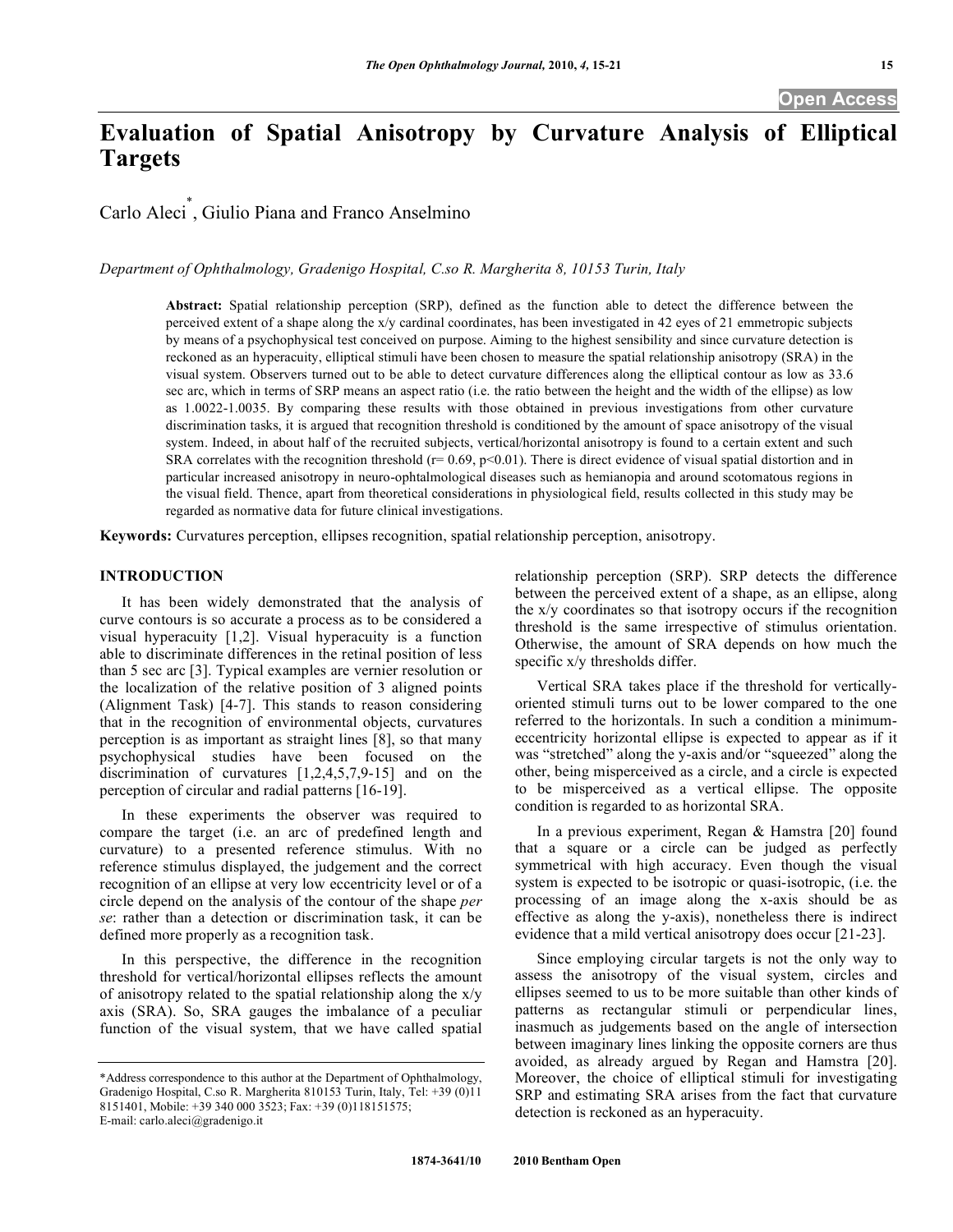#### **16**  *The Open Ophthalmology Journal, 2010, Volume 4 Aleci et al. <i>Aleci et al. Aleci et al.*

 So, the goal of the experiment is aimed to evaluate SRP and SRA in a sample of normal subjects by means of elliptical stimuli.

# **MATERIALS AND METHODOLOGY**

#### **Subjects**

 SRP has been estimated in 42 eyes of 21 emmetropic subjects (12 males and 9 females) of mean age 29,3 years  $(\pm 11, 6)$  recruited among the personnel of the hospital and their relatives. Exclusion criteria were BCVA < 60/60*,*  eso/exotropy, poor convergence and general or ophthalmological diseases. Before starting the test, subjects were asked to read the previously prepared instructions.

 Before starting the examination, the informed consent was obtained after explanation of nature and aim of the research.

 All applicable institutional and governmental regulations concerning the ethical use of human volunteers were followed. The research obeys the tenets of the Declaration of Helsinki.

 SRP thresholds and SRA of each subject were computed by means of a psychophysical test conceived on purpose in our Department and operating on a personal computer (Hp Compaq 1702) with a flat 15" liquid crystal screen (screen resolution of at least 1024 x 768 pixels).

### **Stimuli**

 Stimuli used in the test were ellipses and circles; the aim was to evaluate the discrimination threshold between them taking the ellipse eccentricity as a variable, while every other stimulus parameter (as size, contrast and luminance) was kept constant. The major axis of the ellipse was randomly oriented either vertically or horizontally.

 Eccentricity is expressed as a percent "interaxis ratio" (IR):

#### *IR* (%) =100 [f(x) – f(y)]/f( $m_{x,y}$ )

where  $f(x)$  and  $f(y)$  are the values of the x- and y- focal axis and  $f(m_{x,y})$  is the higher value between them. Of course a

circle has an IR of 0 (zero). Tested IR range varied from 34% to 1%; one percent point equals to a difference of 3.3 arc min between the two axes at the adopted viewing distance.

 The stimulus was localized on the monitor so as to project its centre on the fovea. Mean target size subtended a visual angle of 300 arc min at a viewing distance of 50 cm when its vertical and horizontal axes had the same length (that is when the displayed target was a circle). As a matter of fact, according to Kramer & Fahle [15] flanking lines added on both sides to a curvilinear stimulus increase curvature detection threshold (provided their distance from the target is less that 10 min arc). Therefore, in order to avoid the rectilinear screen edge being used as a reference cue on the curvature judgement and affecting somehow the threshold outcome, the frame was covered by a dark cardboard mask, leaving a sinusoidal circumferential profile. Contrast condition of mask, screen and environment (a dimmed room) made the cardboard barely visible to the subject (Fig. **1**).

 The target was white with luminance of 160 cd/m2 displayed on a grey background (luminance:40 cd/m2). The thickness of the contour line was 1.8 min arc. The illuminance of the dimmed room chosen for the exam was 0.15 lux.

#### **Procedure**

 The experiment was performed during the late morning. Viewing was monocular and the order of the tested eye (left/right) was randomized. Before running the examination, a period of about 15 minutes was left so as to allow subjects to reach the best confidence with the environment and the operator, skilled in psychophysics, who was the same for all the trials. Moreover, each subject underwent a practice session in order to become acquainted with the experimental procedure.

 The examination started with the onset of a white flickering point (34.2 min arc wide, 6.6 Hz, total duration:1000 msec) at the centre of the screen, aimed to stimulate the fixation. Immediately after the last winking, the target was displayed for 200 msec.

**Fig. (1).** Example of the elliptical targets as displayed to the subject. IR:  $\pm$  26 % (in the experimental conditions the sinusoidal frame appeared scarcely visible).

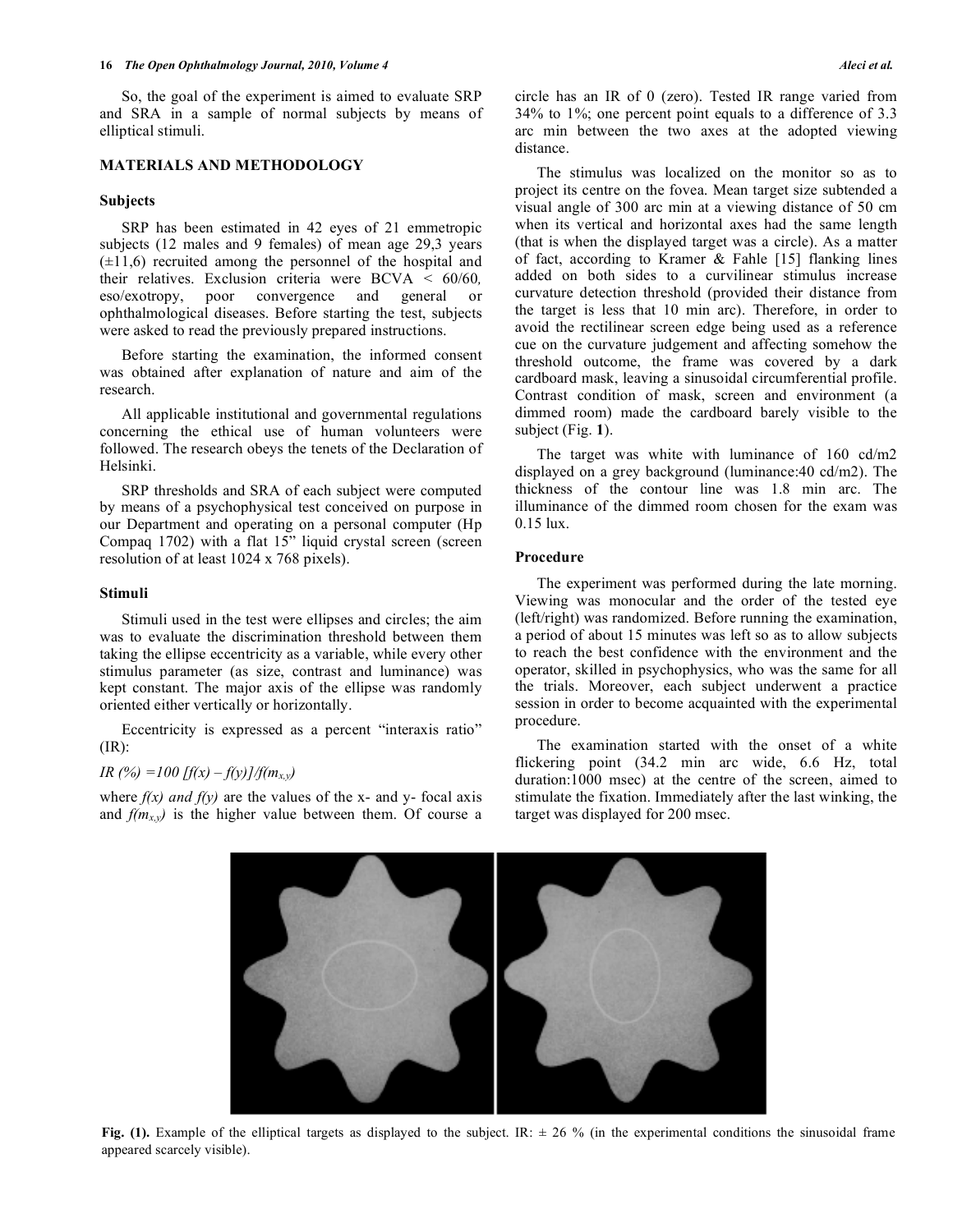

**Fig. (2).** Recognition thresholds for elliptical patterns as found in the sample of normal subjects and distribution of individual thresholds. Top left: mean HT, VT and SRA (confidence interval: 95%). Top right and bottom: distribution of individual HT (filled circles), VT (triangles) and SRA (squares); X- axes represent individual data.

 Time after time the observer was required to identify the displayed stimulus either as a circle or as an horizontal or vertical ellipse by pressing one of three different keys on the PC keyboard, according to a three alternative forced choice procedure (3AFC).

 IR was modified according to a truncated staircase 4-2-1 derived algorithm [24], a psychophysical procedure which computes the actual IR stimulus value considering the last answer given by the subject. In this way, the IR of the elliptical stimulus was varied up and down in steps in order to find out the smaller IR value at which the subject is still able to recognize the ellipse as such, without mixing it up with a circle. The test started from displaying stimuli 36% IR in eccentricity, followed by a 4% decremental step every time a correct answer was given. After the first wrong answer the procedure was reversed by increasing the stimulus eccentricity by steps as large as 2%. After a second threshold crossing, the stimulus eccentricity was reduced again by steps of 1% adjustments. At the subsequent reversal, the last correct IR value was taken as the threshold. This technique matches the one employed in the conventional perimetric strategies for clinical practice. This way two staircase procedures which measured the horizontal and vertical thresholds independently have been carried out simultaneously.

 Even though the orientation (vertical or horizontal) of the ellipses (plus 15 circles) was displayed in randomized order during the examination, the final threshold from the horizontal stimuli set was computed solely on the outcome from the horizontal ellipses, irrespective of the verticals and vice versa: in other words time after time the actual IR value to be displayed was computed separately both for the vertical and horizontal set. In this way two different recognition

thresholds were obtained for ellipses oriented along the xand y-axis (Horizontal Threshold [HT] and Vertical Threshold [VT]) and their difference reflects the amount of SRA. Conventionally in this study a positive SRA stands for vertical anisotropy.

### **Data Analysis**

 Double-tailed t-test for independent groups was performed, after verifying normality by means of Kolmogorov-Smirnov test (KS=0.29, 0.27, 0.25 for HT, VT and SRA respectively). Correlation analysis was performed by Pearson test. Significant level was set at p-value of 0.05. In the Results section, standard deviation is given after mean values in brackets.

# **RESULTS**

 Figs. (**2**, **3**) show the SRP-related thresholds obtained in the recruited sample. Mean HT was  $3.20$  ( $\pm$ 1.69), mean VT  $2.07(\pm 1.25)$  so that mean SRA turned out to be 1.13 ( $\pm 2.19$ ). Such values correspond to a difference between the major and minor axes of 12, 7.8 and 4.2 min arc, respectively.

 In each subject, results obtained from one eye matched quite well those derived from the other. HT values ranged between 2.00 and 4.00 in 80.4% of the tested eyes, while in 75.6% VT turned out to be lower than 2.00: this finding suggests a certain degree of vertical anisotropy does occur in the majority of the recruited samples.

 As shown in Fig. (**4**), VT and HT matched in 45% of the cases, therefore excluding SRA. In the remaining 55% thresholds along the x/y axis differed. Thus, in more than the half of the examined sample the visual system is not perfectly isotropic: a trend to vertical anisotropy was found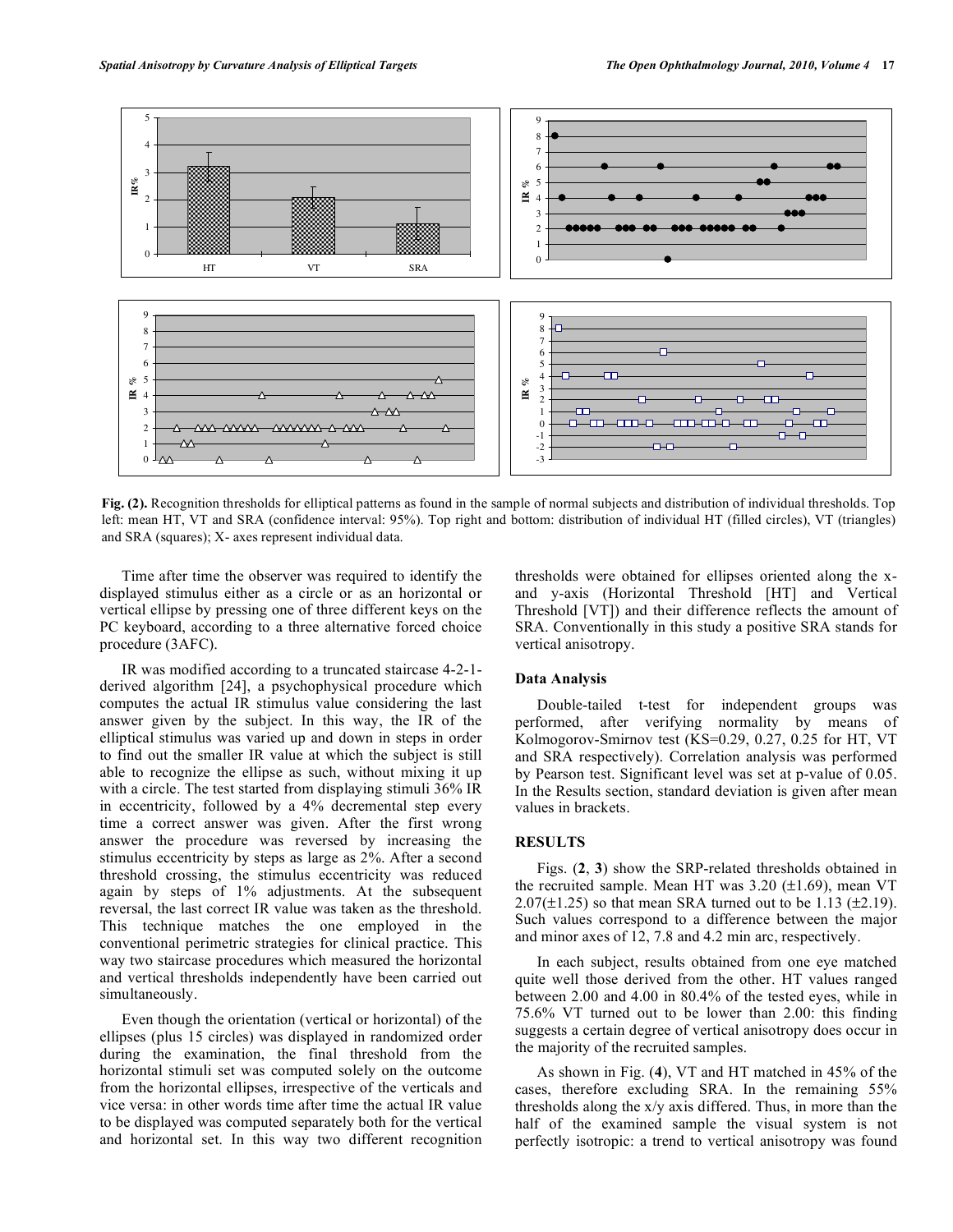

 $\overline{a}$ 

**Fig. (3).** Frequency distributions of HT (top left), VT (top right) and SRA (bottom).

in 82% of the eyes, while the remaining 12% was anisotropic along the horizontal.

 However, apart from this descriptive approach, since the mean value and standard deviation of SRA are 1.13±2.19 and 95% confidence interval of the SRA values (defined as the mean SRA  $\pm$  two SDs) is -3.25 : 5.51, it follows that in the recruited sample only 3 tested eyes have a statistically significant spatial relationship anisotropy<sup>1</sup>.

 In each subject from the anisotropic subgroup, the higher value between VT and HT can be taken as the recognition threshold as a whole, irrespective of the stimuli orientation. Its mean value 4.27  $(\pm 1.61)$  is significantly higher compared to the threshold obtained in the isotropic sample  $(2.28 \pm 0.67)$  $(p<0.01)$ , therefore suggesting anisotropy to be linked to a global impairment of SRP.

 Indeed a significant positive correlation has been found between the recognition threshold for each subject and SRA  $(r= 0.69, p<0.01)$  (Fig. 4). So, the higher recognition threshold, the higher SRA.

# **DISCUSSION**

<u>.</u>

 Based on our definition and methodological procedure, SRP as evaluated by means of elliptical/circular stimuli can be argued to follow a double-stage process. First, an high accuracy in curvature analysis is required. Second, the visual system is expected to be isotropic or scarcely anisotropic.

 It is well known that visual system is highly sensitive to curvatures  $[1,2,5,6,12,14,15,22]$ . On the basis of previous studies, the cue for recognising curvature patterns seems to be related to the task: in particular, the parameter for low

curvature detection has been advanced to be the orientation angle  $\alpha$  between the chord and the tangent of the arc at its edge [12,15], while Watt & Andrews [1] and Watt [2] set the curvature itself, expressed as a slope change of the arc (in rad) divided by its length, as the cue for curvature discrimination, with optimal efficiency within an orientation range (i.e. the product of length x curvature) of less than 40 deg. Foster, Simmons and Cook [5] after comparing different parameters, argued that the sagitta (sag), that is the perpendicular between the arc at its middle point and its chord is the best predictor as a discriminatory cue for curved arcs. Sag represents the deviation from linearity of the curve. The same authors reckoned that the absolute threshold  $\Delta c_0$ for curvature detection expressed as sag was 11.4 arc sec for elliptical  $arcs<sup>2</sup>$  whose chord length ranged from 12 to 48 arc min and that  $\Delta c$  increases together to the reference curvature *c* according to a linear function.

 This result is altogether in agreement with Whitaker *et al*. [14] and Kramer and Fahle [15] who showed that curvature discrimination and detection worsen as the arc length increases, and with Watt & Andrews [1] and Watt [2] who found this is true just for arc length beyond 10 min. Below this cut-off a different, high-sensitive curvature system takes place.

 Typically, such experiments involving curvature discrimination employ couples of arcs (a reference and a test one) whose chord is placed along the same x- or y-axis and

<sup>&</sup>lt;sup>1</sup> We are grateful to an anonymous reviewer for this suggestion.

<sup>&</sup>lt;sup>2</sup> Unlike circular arcs, for which a single curvature value based on sag and chord length can be assigned, for elliptical arcs the curvature is no longer constant along the contour. As reported by Foster *et al* [5], to label the elliptical arc with an unique value of *c*, curvature was defined as the *c* value of the circular arc with the same chord length and sag as the elliptical arc. This holds true until the difference from the best fitted circular arc is less than 3% of the sag.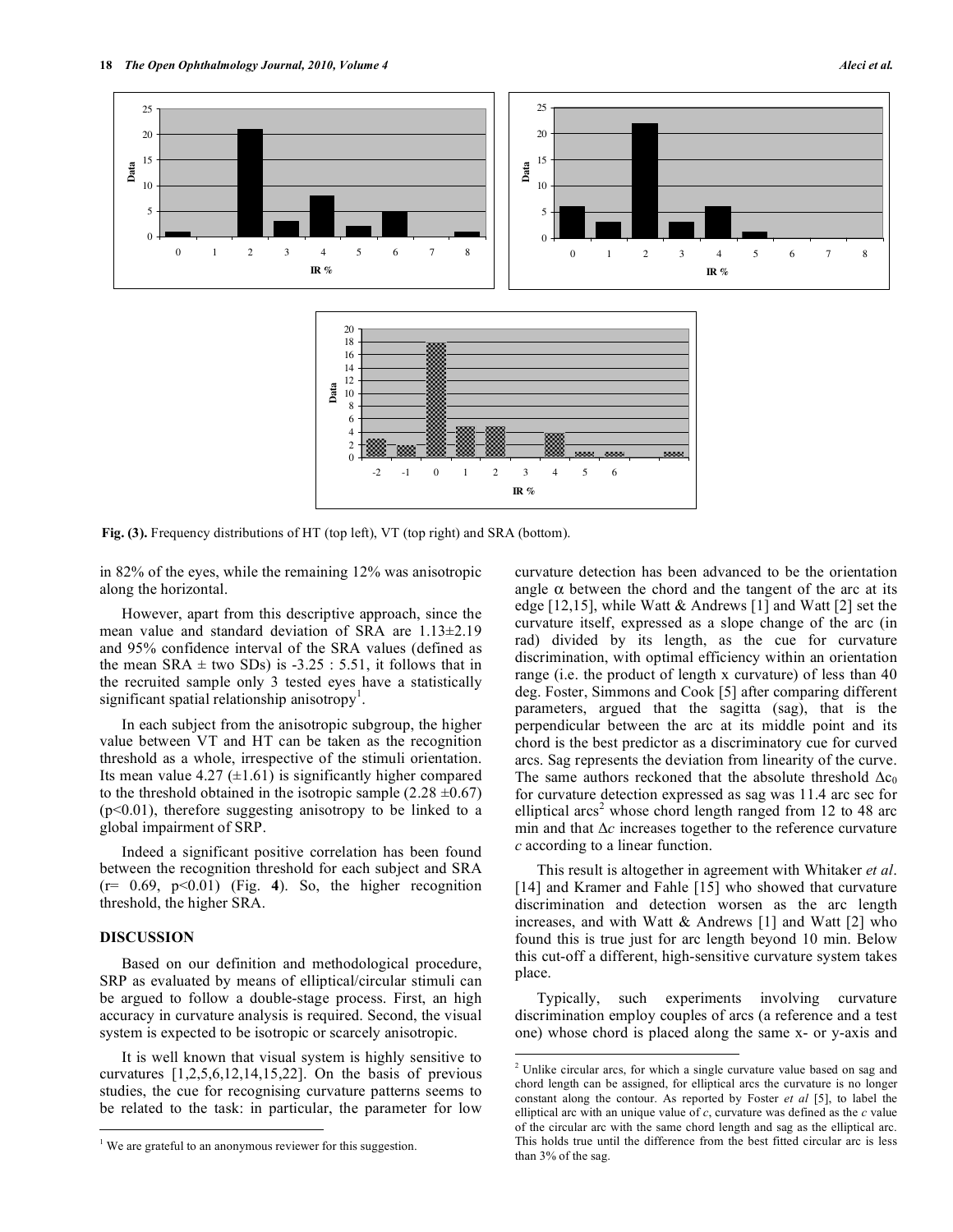

**Fig. (4).** Isotropy and anisotropy distribution in the recruited population.

the subject is required to judge their difference in curvature. After enlargement or compression along the x- and/or ydirection, the curvature of the stimuli covaries so that their ratio remains constant. It follows that under this experimental conditions  $\Delta c$  depends solely on *c*, according to a linear function as described by Foster, Simmons and Cook [5].

 Elliptical and circular stimuli discrimination depends on the local comparison of curved portions of their contour [1]: in fact even though inferior temporal cortex has been reported to be sensitive to global (and complex) patterns such as faces [25-27], contour analysis remains the first step to be performed, so that it is unrealistic that large filters process the stimulus on the scale of the target as a whole, bypassing the integration of a more local analysis involving the curvature estimate of the arcs forming the pattern.

 In particular we can assume an ellipse at its threshold level can be recognized as such if differences in curvature between its x- and y-oriented arcs can still be detected. Under this perspective, such a recognition task is a kind of discrimination task between perpendicularly-oriented couples of arcs. So, since the detection of an ellipse may be considered as a curvature discrimination task, curvature threshold  $\Delta c$  of arcs of curvature *c* of the same length (as evaluated in the same experimental condition) would predict the threshold detection for barely elliptical stimuli.

 As far as we know, in the majority of the studies on the argument, curvature discrimination has been measured for arc lengths smaller than the length of each of the perpendicular arcs  $(2 \text{ placed along the x-axis } + 2 \text{ placed})$ along the y-axis) in which the contour of the elliptical stimuli displayed in this experiment can be split [1,2,5,14,28]. The only experiment which adopted stimulus lengths comparable to our target extension is the one by Kramer and Fahle [15]. Despite mean threshold values are not reported and others procedural differences, it can be argued from the visual inspection of Fig. (**3a**), (pag.1413) that for the longest stimuli used (267 arc min) threshold expressed as sag looks to be about 17 arc sec.

 In our study threshold expressed as the minimum detectable difference in the sag between the x- and yoriented arcs forming the contour of the stimulus is 33.6 arc sec. This value looks to be about three times higher than the one found by Foster *et al*. [5] (that is 11.4 arc sec) and

double compared to that of Kramer and Fahle [15] (about 17 arc min), both of them referred to couples of arcs matched in orientation. Therefore, discrimination threshold between the two orthogonal arcs forming the contour of an ellipse cannot be predicted solely by the measurement of the curvature threshold obtained as if the same arcs were placed along the same x- or y- axis.

 It has been reported that flanking lines can affect curvature discrimination: therefore, it can be argued that the recognition threshold of ellipses is higher than expected, due to the reciprocal interference of the arcs making the opposite sides of the stimulus contour. However, flankers affect the discrimination performance when their distance from the arc to be judged is smaller than 6-8 arc min [15], and especially for short stimuli, less than 30 arc min [1].

 In our study the distance between the two sides of the contour of the figure along the x- or y-axis is manifestly greater than 30 arc min, measuring no less than 246 arc min for the more eccentric target, 299.4 arc min at the threshold level. Thus, it can be ruled out that the opposite sides of the contour affect the recognition threshold *via* a flanking effect.

 Instead, a likely candidate responsible for this mismatch may be space anisotropy, so that we expect recognition threshold for elliptical targets to be affected by the amount of space anisotropy of the visual system under examination. As previously reported since the mid-century, visual patterns are processed with different precision along the x- and y- axis: in particular the visual system looks to be 18-24 times more sensitive to orthoaxial rather than coaxial displacements of the middle of three horizontally aligned dots [21-23].

 Based on these assumptions, it is presumably clear that apart from correct performing curvature analysis, the recognition of an ellipse as such depends on the comparison between the spatial extension of the pattern along the x/y axis. The similarity in the aspect ratio thresholds obtained from ellipses and rectangles found by Regan & Hamstra [20] extends this hypothesis beyond the specific case of elliptical patterns.

 In their study the aspect ratio discrimination threshold, that is the minimum ratio between height and width required for an ellipse to be discriminated from a circle, was measured in 4 normal subjects. Under this perspective, the aspect ratio threshold can be likened to the SRP threshold. The authors used a two temporal alternative forced-choice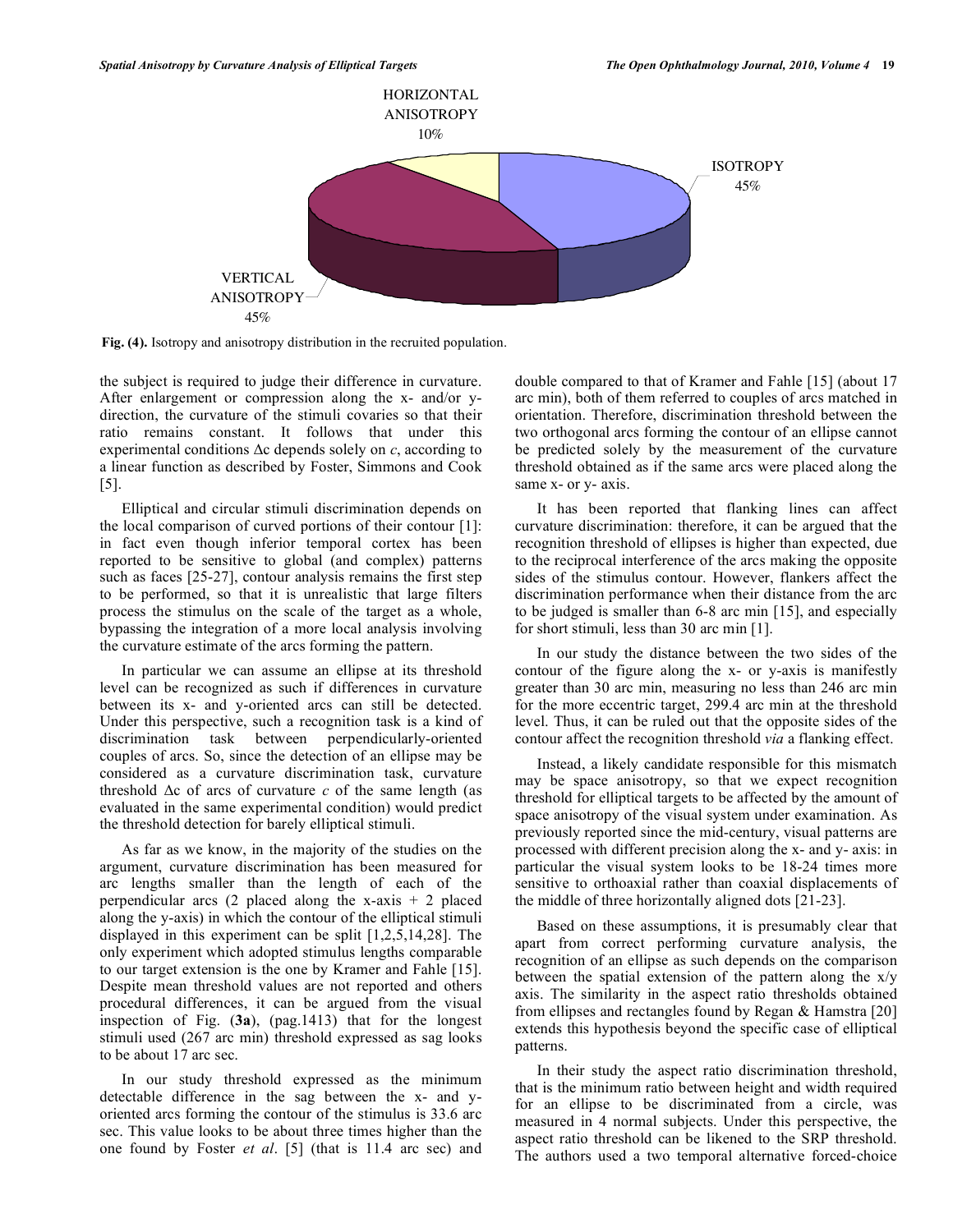

**Fig. (5).** Correlation between recognition threshold and SRA ( $r = 0.69$ ;  $p < 0.01$ ).

paradigm and subjects were required to discriminate between a reference stimulus and a test stimulus. According to this experimental procedure, an ellipse was mixed up with a circle for aspect ratio discrimination thresholds between 1.014 and 0.995.

 Their values are in fair agreement with our results: the least detectable difference in the x/y axis extension of the pattern taken as mean aspect ratio equals to 1.0037.

 Moreover, the same authors found the discrimination threshold to be lower when a circle is presented as the reference stimulus and increases as its aspect ratio moves away from the unity. Even though the amount of anisotropy was not directly reported, it can be deduced by the inspection of Fig. (**5**) (page 1852) that a slight difference in discrimination threshold resulted between the horizontal and vertical axis taking as a reference stimuli respectively horizontal and vertical ellipses. Indeed, in our study the recognition threshold expressed as aspect ratio was 1.0022 for vertical ellipses and 1.0035 for the horizontals.

 According to Regan & Hamstra, in the visual pathway there are aspect ratio-sensitive neurons, functionally organized into two pools. One of the pools is sensitive to the vertical extent of a stimulus, while the other is to the horizontal one. In this way, SRA would be determined by the balance between the two pools. In other words, there are two variables in this function we have called SRP:

- First, the absolute level of sensitivity to spatial relationship: it depends on the activation of each pool *per se*.
- Second, the anisotropy amount and its direction: if the firing activity of the two pools agrees (i.e. their sensitivity level matches), then the visual system turns out to be isotropic, otherwise vertical or horizontal anisotropy occurs, depending on which of the two pools prevails. So, if the sensitivity of each of the two pools is high and their firing activity matches, it means that the visual system is isotropic and highly sensitive to spatial relationship. Under a theoretical point of view it is otherwise possible that isotropy is preserved, despite the sensibility of the two pools turns out to be low. Indeed we have found this pattern in a few eyes of our sample. In this case the ellipse recognition is expected to be impaired (and this impairment is irrespective of the orientation) but

perfectly circular targets would be correctly identified.

 Nevertheless, a link between anisotropy and spatial relationship sensibility is supported by their positive correlation as shown in Fig. (**4**, left), so that the more SRP worsens, the more it is imbalanced. In Fig. (**4**, right) SRA is plotted *versus* the ratio threshold/SRA. More specifically it can be seen that the relation is linear from thresholds above 4.0, while SRA and threshold look to be rather independent for thresholds lower than 4.0.

 In conclusion, the present results confirm that even though a subject is able to recognize an ellipse with high accuracy, a certain value of spatial relationship anisotropy characterises the visual system of almost half of the investigated population. Under this perspective, further researches about the property of shape anisotropy and curvilinear stimuli should therefore confirm and better clarify the role ecologic factors could have in generating different SRP patterns among the normal population.

 Apart from theoretical implications in normal subjects, visual spatial distortion and in particular increased anisotropy seems to occur in neuro-ophtalmological diseases such as hemianopia [29-32] and in developmental dyslexia [33-37].

 Even though no direct evidence of spatial anisotropy has been provided in glaucoma and optic neuropathy, perceptual distortion of the visual space surrounding a scotoma has been described [38]. Indeed, fascicular scotomas are proper of glaucoma and often remain after remission of demyelinating optic neuritis. So, starting from this assumption and as a working hypothesis we retain it is worth investigating in the next future whether visual space anisotropy does occur even in such pathological conditions.

### **REFERENCES**

- [1] Watt RJ, Andrews DP. Contour curvature analysis: hyperacuities in the discrimination of detailed shape. Vision Res 1982; 22: 449-60.
- [2] Watt RJ. Further evidence concerning the analysis of curvature in human foveal vision. Vision Res 1984; 24: 251-3.
- [3] Westheimer G. Visual acuity and hyperacuity. Invest Ophthalmol Vis Sci 1975; 14: 570-2.
- [4] Fahle M. Parallel perception of vernier offsets, curvature and chevrons in humans. Vision Res 1991; 31: 2149-84.
- [5] Foster DH, Simmons DR, Cook MJ. The cue for contour-curvature discrimination. Vision Res 1993; 33: 329-41.
- [6] Ogilvie J, Daicar E. The perception of curvature. Can J Physiol 1967; 21: 521-5.